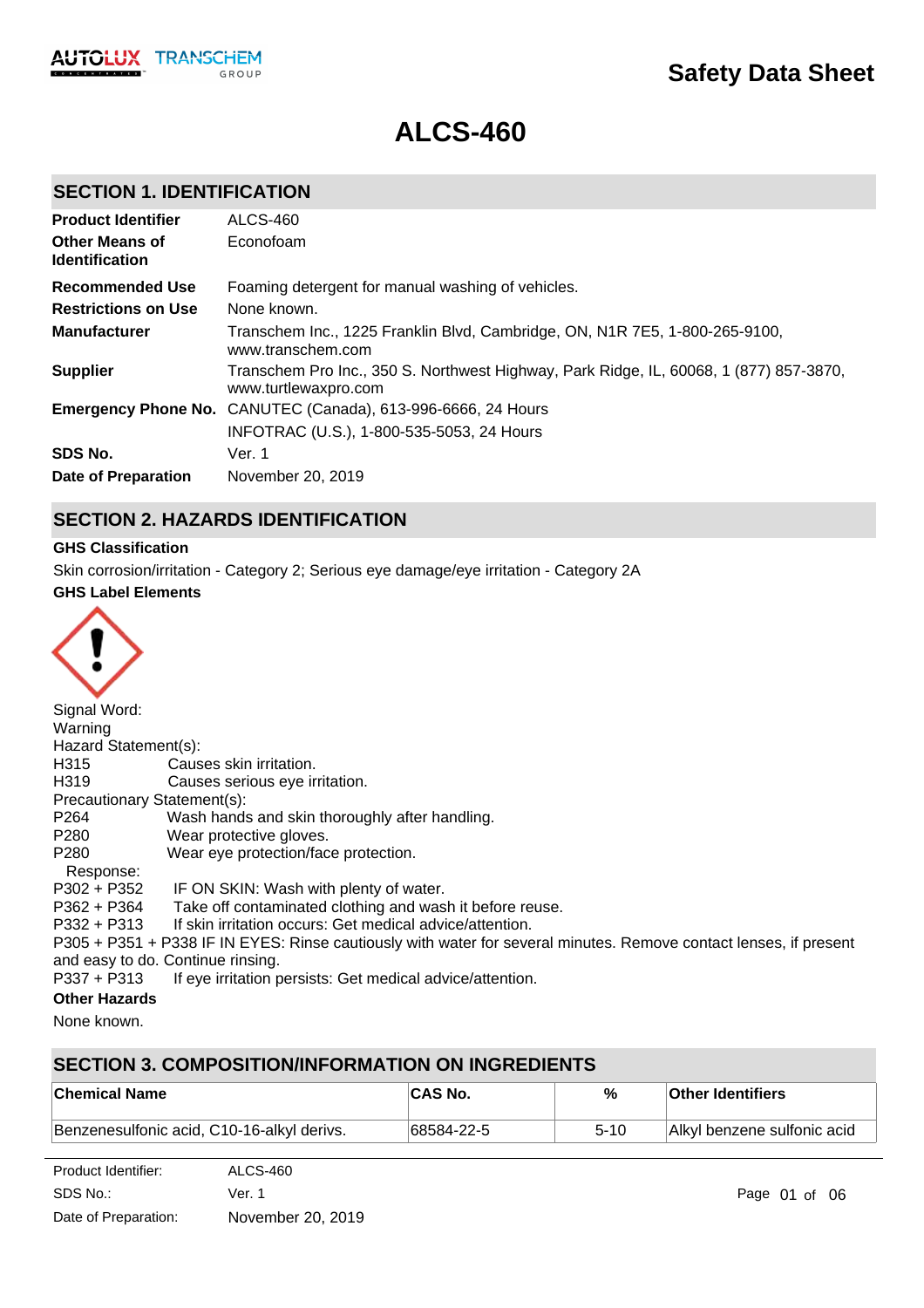| Poly(oxy-1,2-ethanediyl), alpha-sulfo- omega<br>-hydroxy-, C10-16-alkyl ethers, sodium salts | 68585-34-2 | $1 - 5$   | Sodium lauryl ether sulfate |
|----------------------------------------------------------------------------------------------|------------|-----------|-----------------------------|
| Sodium hydroxide                                                                             | 1310-73-2  | $1 - 5$   | Caustic soda                |
| Trisodium NTA                                                                                | 139-13-9   | $01 - -1$ | Nitrilotriacetic acid       |

### **Notes**

The specific chemical identity and/or exact percentage of composition (concentration) has been withheld as a trade secret.

# **SECTION 4. FIRST-AID MEASURES**

### **First-aid Measures**

### **Inhalation**

Move to fresh air. If breathing is difficult, trained personnel should administer emergency oxygen if advised to do so by Poison Centre or doctor. Get medical advice/attention if you feel unwell or are concerned.

### **Skin Contact**

Take off contaminated clothing, shoes and leather goods (e.g. watchbands, belts). Immediately wash gently and thoroughly with lukewarm, gently flowing water and mild soap for 15-20 minutes. If skin irritation occurs get medical advice/attention. Clean clothing, shoes and leather goods.

### **Eye Contact**

Immediately rinse the contaminated eye(s) with lukewarm, gently flowing water for 15-20 minutes, while holding the eyelid(s) open. Remove contact lenses, if present and easy to do. If eye irritation persists, get medical advice/attention.

### **Ingestion**

Never give anything by mouth if victim is unconscious, is rapidly losing consciousness or is convulsing. Do not induce vomiting. Rinse mouth with water. Drink large amounts of water. Immediately call a Poison Centre or doctor.

### **Most Important Symptoms and Effects, Acute and Delayed**

If on skin: may cause mild irritation. Repeated or prolonged exposure can irritate the skin. If in eyes: may cause moderate to severe irritation. Symptoms include sore, red eyes, and tearing.

### **Immediate Medical Attention and Special Treatment**

**Special Instructions** Rinse affected area (skin, eyes) thoroughly with water. **Medical Conditions Aggravated by Exposure** None known. **Target Organs** Eyes, skin.

### **SECTION 5. FIRE-FIGHTING MEASURES**

### **Extinguishing Media**

### **Suitable Extinguishing Media**

Carbon dioxide, dry chemical powder, appropriate foam, water spray or fog.

### **Unsuitable Extinguishing Media**

None known.

### **Specific Hazards Arising from the Chemical**

Hazardous combustion products: oxides of carbon and nitrogen, and products of incomplete combustion. Do not direct solid stream of water into burning liquid. Contact with water causes violent frothing and spattering.

### **Special Protective Equipment and Precautions for Fire-fighters**

Review Section 6 (Accidental Release Measures) for important information on responding to leaks/spills.

See Skin Protection in Section 8 (Exposure Controls/Personal Protection) for advice on suitable chemical protective materials.

# **SECTION 6. ACCIDENTAL RELEASE MEASURES**

### **Personal Precautions, Protective Equipment, and Emergency Procedures**

| Product Identifier:  | ALCS-460          |
|----------------------|-------------------|
| SDS No.:             | Ver. 1            |
| Date of Preparation: | November 20, 2019 |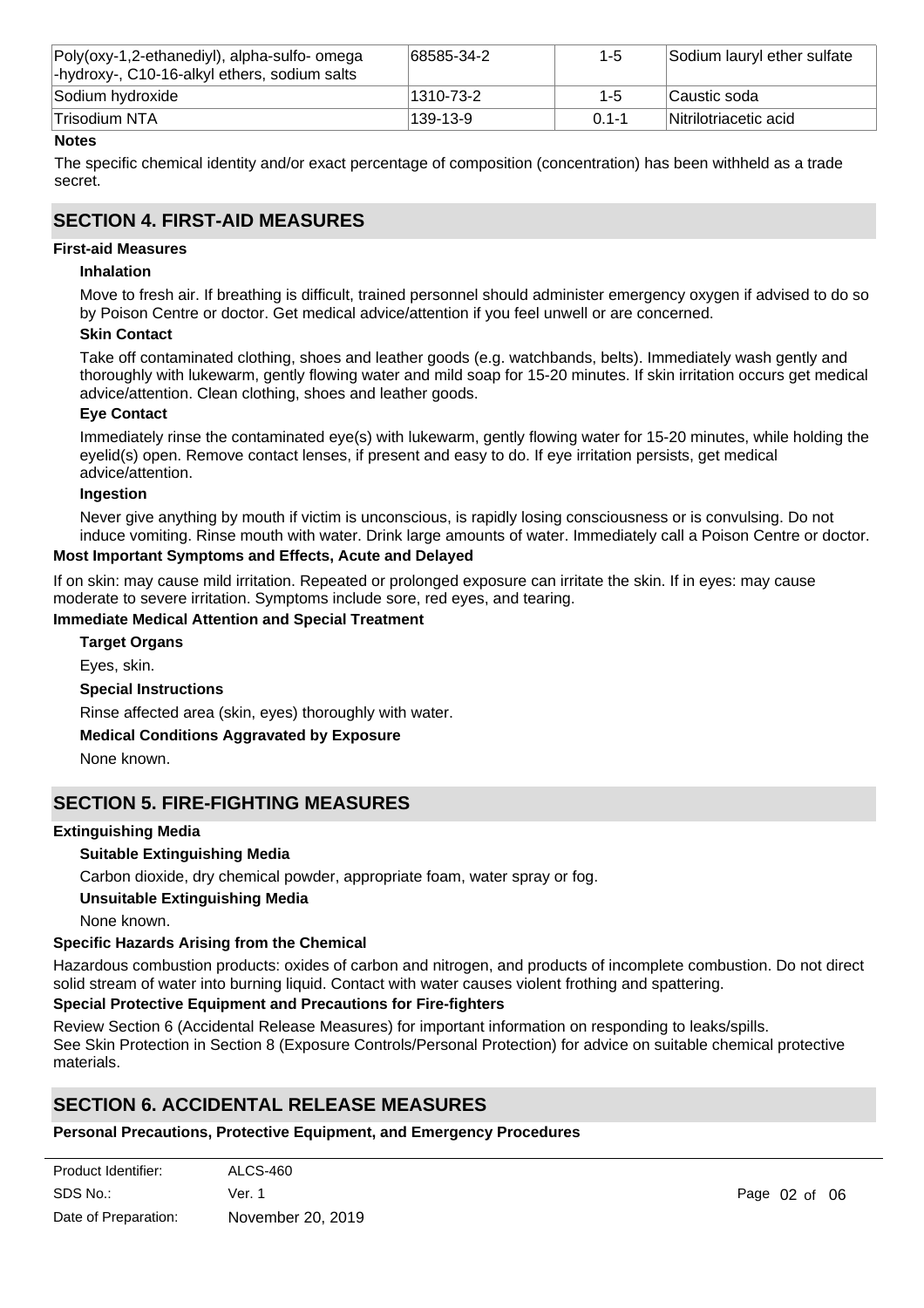Use the personal protective equipment recommended in Section 8 of this safety data sheet.

### **Environmental Precautions**

It is good practice to prevent releases into the environment. Do not allow into any sewer, on the ground or into any waterway.

### **Methods and Materials for Containment and Cleaning Up**

Review Section 7 (Handling) of this safety data sheet before proceeding with clean-up. Small spills or leaks: contain and soak up spill with absorbent that does not react with spilled product. Place used absorbent into suitable, covered, labelled containers for disposal. Large spills or leaks: dike spilled product to prevent runoff. Remove or recover liquid using pumps or vacuum equipment. Review Section 13 (Disposal Considerations) of this safety data sheet. Contact emergency services and manufacturer/supplier for advice.

### **Other Information**

Report spills to local health, safety and environmental authorities, as required.

# **SECTION 7. HANDLING AND STORAGE**

### **Precautions for Safe Handling**

Do not get in eyes, on skin or on clothing. Avoid release to the environment. Wear personal protective equipment to avoid direct contact with this chemical. Thoroughly clean clothing, shoes and leather goods before reuse or dispose of safely. See Section 13 (Disposal Considerations) of this safety data sheet.

### **Conditions for Safe Storage**

Store in an area that is: cool, dry, well-ventilated, separate from incompatible materials (see Section 10: Stability and Reactivity). Store in a closed container. Comply with all applicable health and safety regulations, fire and building codes.

# **SECTION 8. EXPOSURE CONTROLS/PERSONAL PROTECTION**

### **Control Parameters**

Not available.

### **Appropriate Engineering Controls**

General ventilation is usually adequate. Use a local exhaust ventilation and enclosure, if necessary, to control amount in the air. Provide eyewash and safety shower if contact or splash hazard exists.

### **Individual Protection Measures**

### **Eye/Face Protection**

Wear chemical safety goggles and face shield when contact is possible.

### **Skin Protection**

Wear chemical protective clothing e.g. gloves, aprons, boots.

Suitable materials are: polyvinyl chloride, neoprene rubber, latex rubber.

### **Respiratory Protection**

Not normally required if product is used as directed.

### **SECTION 9. PHYSICAL AND CHEMICAL PROPERTIES**

### **Basic Physical and Chemical Properties**

| Appearance                                            | Clear amber liquid.                               |
|-------------------------------------------------------|---------------------------------------------------|
| Odour                                                 | Mild                                              |
| <b>Odour Threshold</b>                                | Not available                                     |
| рH                                                    | $9.0 - 11.5$                                      |
| <b>Melting Point/Freezing Point</b>                   | Not available (melting); Not available (freezing) |
| <b>Initial Boiling Point/Range</b>                    | Not available                                     |
| <b>Flash Point</b>                                    | Not available                                     |
| <b>Evaporation Rate</b>                               | Not available                                     |
| <b>Flammability (solid, gas)</b>                      | Will not burn.                                    |
| Upper/Lower Flammability or<br><b>Explosive Limit</b> | Not applicable (upper); Not applicable (lower)    |
| <b>Vapour Pressure</b>                                | Not available                                     |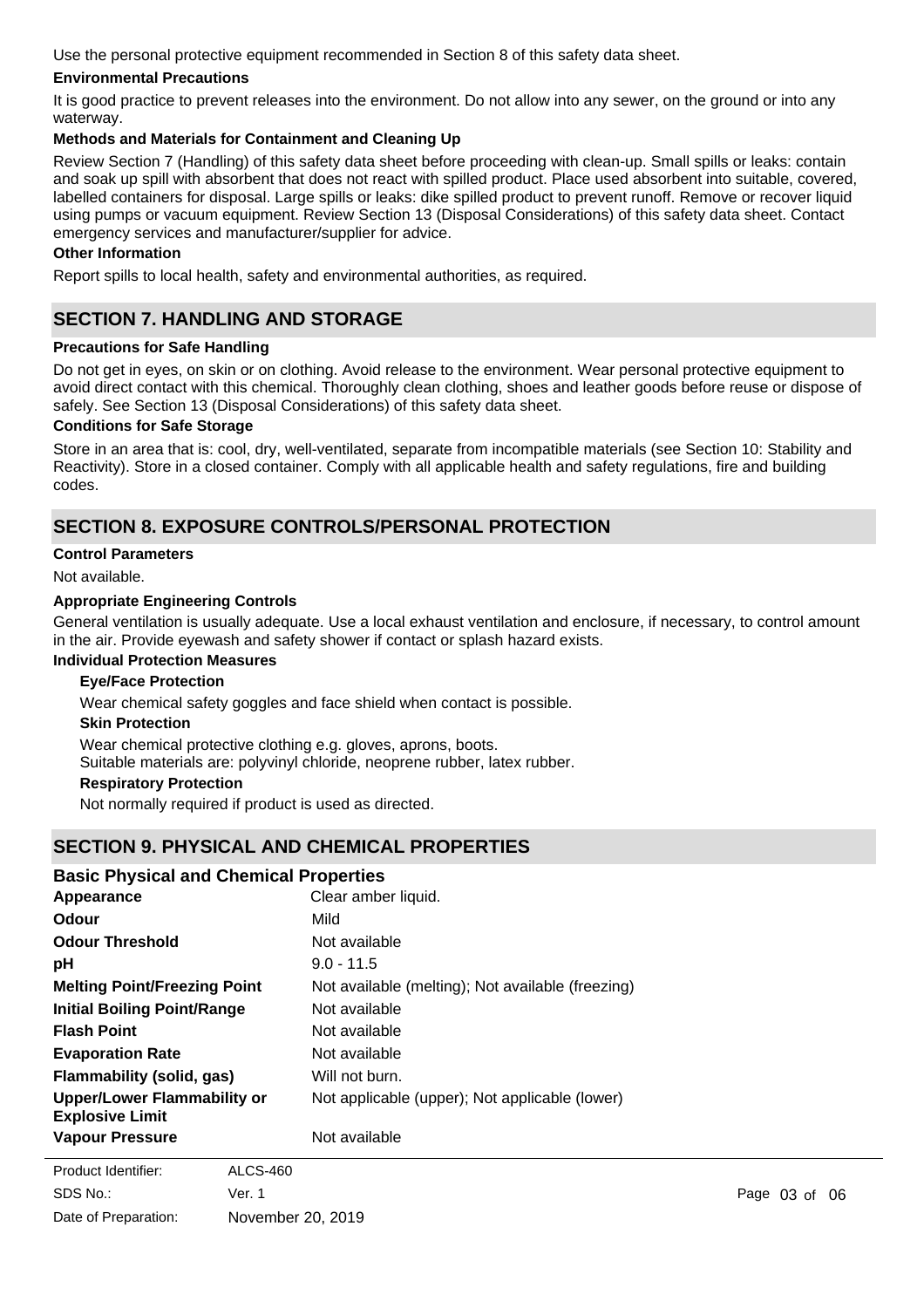| Vapour Density (air = 1)                                   | Not available             |
|------------------------------------------------------------|---------------------------|
| <b>Relative Density (water = 1)</b>                        | 1.02                      |
| <b>Solubility</b>                                          | Soluble in water          |
| <b>Partition Coefficient,</b><br>n-Octanol/Water (Log Kow) | Not available             |
| <b>Auto-ignition Temperature</b>                           | Not available             |
| <b>Decomposition Temperature</b>                           | Not applicable            |
| <b>Viscosity</b>                                           | Not available (kinematic) |
| <b>Other Information</b>                                   |                           |
| <b>Physical State</b>                                      | Liauid                    |

# **SECTION 10. STABILITY AND REACTIVITY**

**Chemical Stability** Normally stable. **Conditions to Avoid** Incompatible materials. **Incompatible Materials** Strong oxidizing agents (e.g. perchloric acid), strong reducing agents (e.g. hydrides). **Hazardous Decomposition Products Possibility of Hazardous Reactions** None known. **Reactivity** Not reactive.

None known.

# **SECTION 11. TOXICOLOGICAL INFORMATION**

### **Likely Routes of Exposure**

Inhalation; skin contact; eye contact; ingestion.

### **Acute Toxicity**

| ∣Chemical Name                                | <b>LC50</b>                           | LD50 (oral)          | LD50 (dermal)           |
|-----------------------------------------------|---------------------------------------|----------------------|-------------------------|
| Benzenesulfonic acid,<br>C10-16-alkyl derivs. |                                       | 500-2000 mg/kg (rat) | $>$ 2000 mg/kg (rabbit) |
| Sodium hydroxide                              |                                       | 500 mg/kg (rabbit)   | 1350 mg/kg (rabbit)     |
| Trisodium NTA                                 | $> 5$ mg/L (rat) (4-hour<br>exposure) | 920 mg/kg (rat)      | $>$ 5000 mg/kg (rabbit) |

### **Skin Corrosion/Irritation**

Human experience shows mild irritation.

### **Serious Eye Damage/Irritation**

Human experience shows serious eye irritation. Symptoms include sore, red eyes, and tearing.

### **STOT (Specific Target Organ Toxicity) - Single Exposure**

### **Inhalation**

May cause nose and throat irritation, coughing, headaches.

### **Ingestion**

May cause irritation of the mouth, throat and stomach. Symptoms may include nausea, vomiting, stomach cramps and diarrhea.

### **Aspiration Hazard**

No information was located.

### **STOT (Specific Target Organ Toxicity) - Repeated Exposure**

| Product Identifier:  | ALCS-460          |
|----------------------|-------------------|
| SDS No.:             | Ver. 1            |
| Date of Preparation: | November 20, 2019 |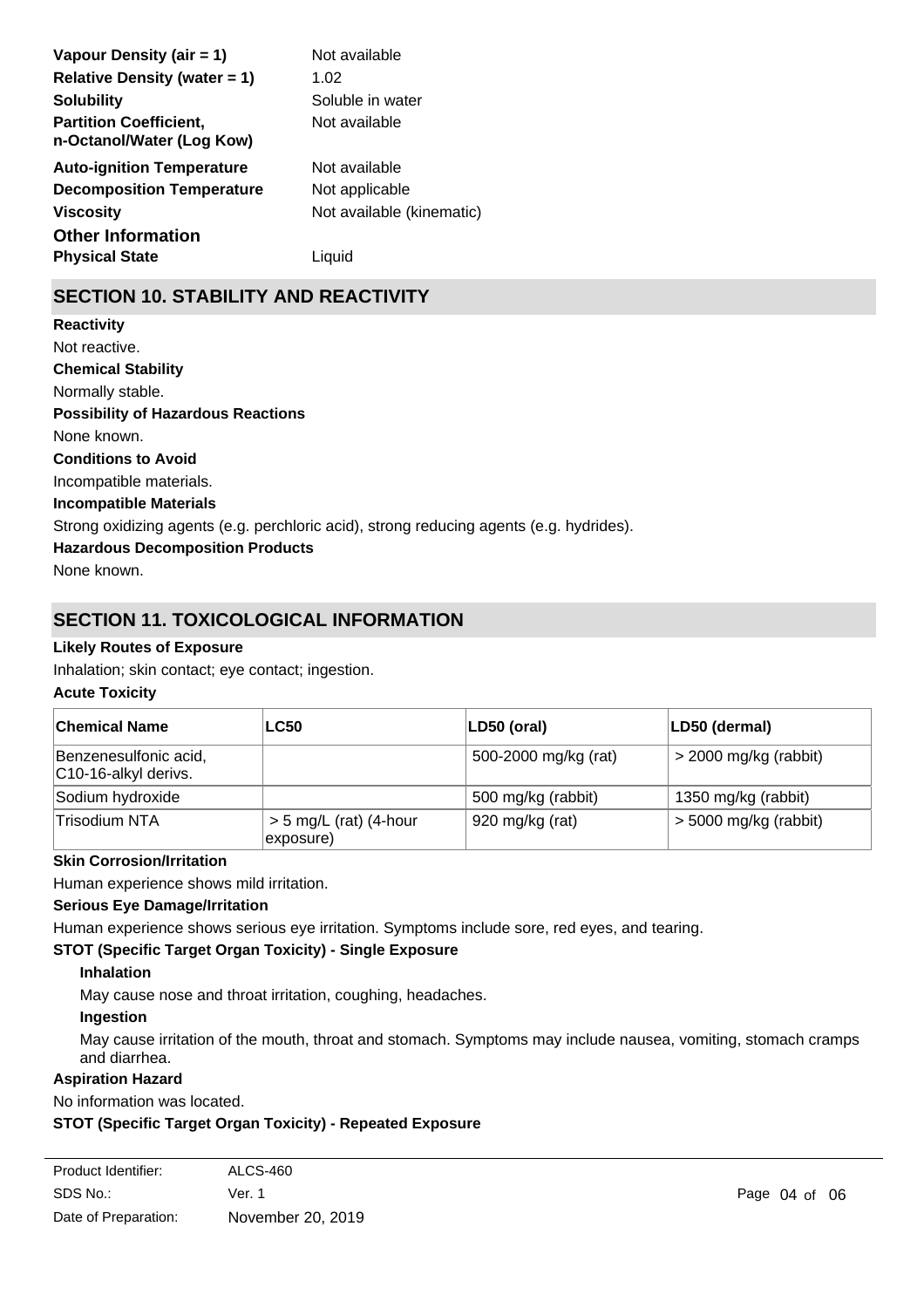### Symptoms may include dry, red, cracked skin (dermatitis).

### **Respiratory and/or Skin Sensitization**

### No information was located.

### **Carcinogenicity**

| <b>Chemical Name</b> | <b>IARC</b>           | ∣ACGIH®           | NTP                        | <b>OSHA</b> |
|----------------------|-----------------------|-------------------|----------------------------|-------------|
| Trisodium NTA        | <sup>∣</sup> Group 2B | <b>Not Listed</b> | Reasonably<br>lanticipated |             |

### **Reproductive Toxicity**

**Development of Offspring**

No indication from ingredients.

**Sexual Function and Fertility**

No indication from ingredients.

**Effects on or via Lactation**

No indication from ingredients.

### **Germ Cell Mutagenicity**

No information was located.

### **Interactive Effects**

No information was located.

# **SECTION 12. ECOLOGICAL INFORMATION**

All components of this product are biodegradable by Regulation (EC) No 648/2004.

### **Toxicity**

### **Acute Aquatic Toxicity**

| <b>Chemical Name</b>                          | <b>LC50 Fish</b>                                                             | <b>EC50 Crustacea</b>                                  | <b>ErC50 Aquatic</b><br><b>Plants</b> | ErC50 Algae |
|-----------------------------------------------|------------------------------------------------------------------------------|--------------------------------------------------------|---------------------------------------|-------------|
| Benzenesulfonic acid,<br>C10-16-alkyl derivs. | 1.67 mg/L (96-hour)                                                          | 2.4 mg/L (48-hour)                                     |                                       |             |
| Sodium hydroxide                              | 45.4 mg/L<br>(Oncorhynchus<br>mykiss (rainbow<br>trout); 96-hour;<br>static) | 100 mg/L (Daphnia<br>magna (water flea);<br>48-hour)   |                                       |             |
| <b>Trisodium NTA</b>                          | 175-225 mg/L<br>(Lepomis<br>macrochirus<br>(bluegill); 96-hour;<br>static)   | > 100 mg/L (Daphnia<br>magna (water flea);<br>48-hour) |                                       |             |

# **SECTION 13. DISPOSAL CONSIDERATIONS**

### **Disposal Methods**

Review federal, state/provincial, and local government requirements prior to disposal.

# **SECTION 14. TRANSPORT INFORMATION**

Not regulated under Canadian TDG Regulations. Not regulated under US DOT Regulations.

**Special Precautions** Not applicable

### **for User**

### **Transport in Bulk According to Annex II of MARPOL 73/78 and the IBC Code**

Not applicable

# **SECTION 15. REGULATORY INFORMATION**

| Product Identifier:  | ALCS-460          |
|----------------------|-------------------|
| SDS No.:             | Ver. 1            |
| Date of Preparation: | November 20, 2019 |